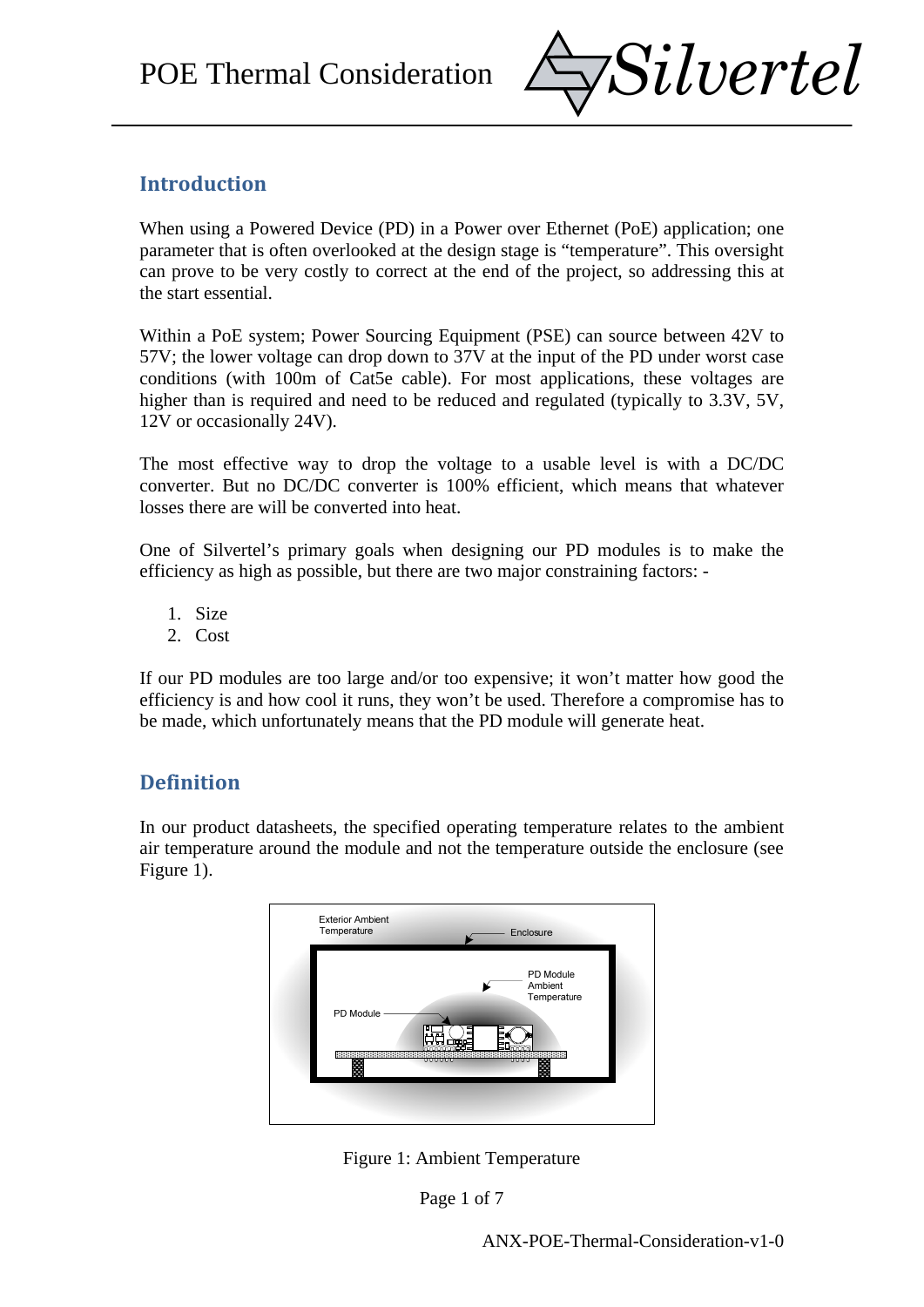

In some cases, depending on the application and design of the enclosure, it may be necessary to use cooling techniques to help remove heat from the enclosure. The following pages describe different cooling methods.

# **Forced Air Cooling Solution**

Using a fan or blower to force air from outside of the enclosure over the PD module is one way to control the temperature (see Figure 2).



Figure 2: Forced Air Cooling with Ventilation

Even if the enclosure is completely sealed, using a fan to move air over the module will still greatly improve the thermal performance (see Figure 3). Circulating the air inside the enclosure reduces the hot spots and pushes the heat from the PD module to the walls of the enclosure. This allows the heat to be conducted through the wall to the outside ambient.



Figure 3: Forced Air Cooling without Ventilation

But Fans (or blowers) can be expensive; they also require power to run and their long term reliability is often questioned.

Page 2 of 7

ANX-POE-Thermal-Consideration-v1-0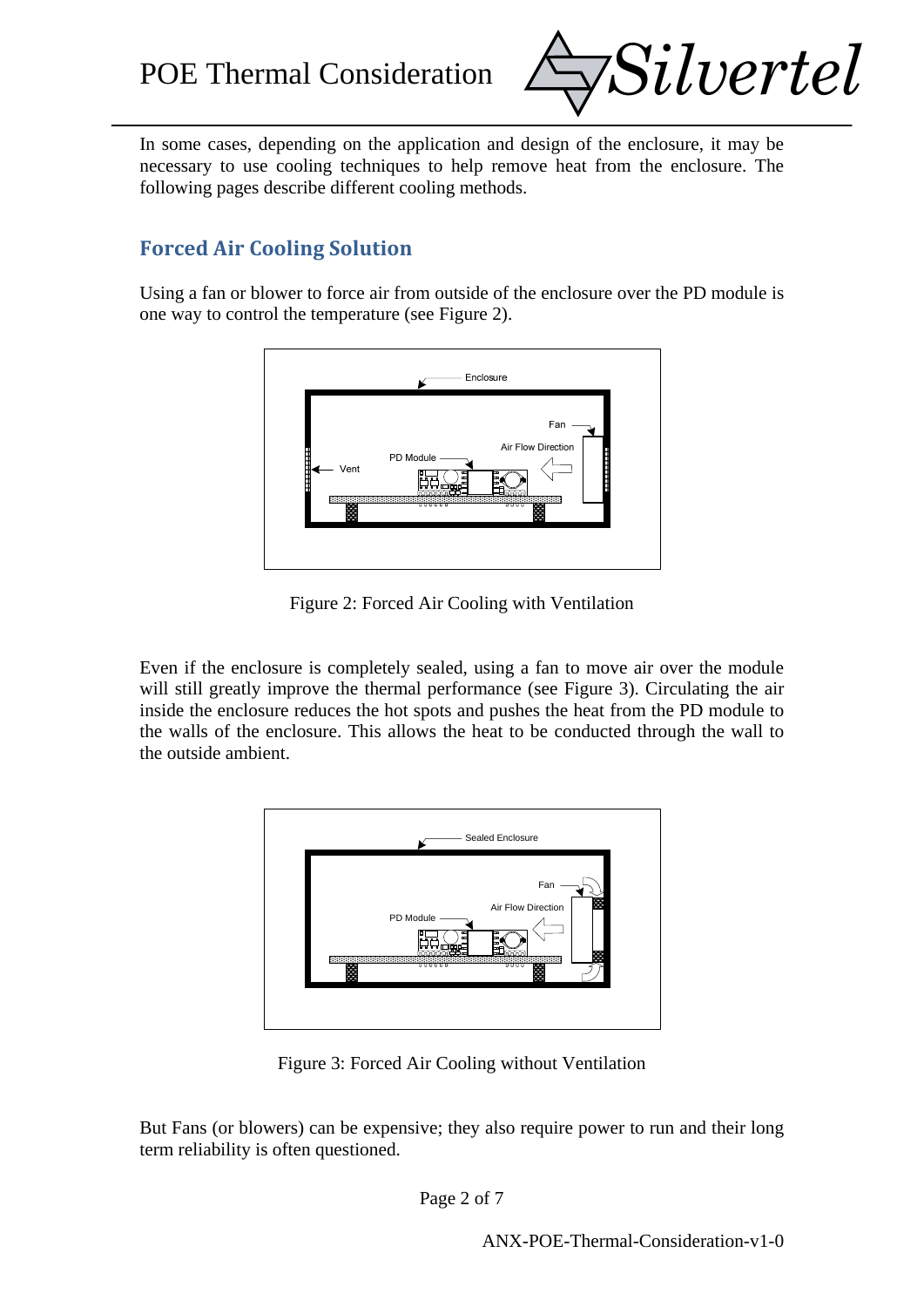

## **Convection Cooling Solution**

An alternative (more limited) solution is to use natural air convection to move air over the PD module (see Figure 4).

This can be achieved by creating a chimney within the enclosure. When warm air rises from the module and exits the top vent, it will pull cooler air in through the bottom vent over the module.



Figure 4: Convection Cooling

The advantage of this solution is that it is more cost effective than using a fan. But it does have restrictions; as the vents must be kept clear of any obstruction and the enclosure must always be mounted vertically.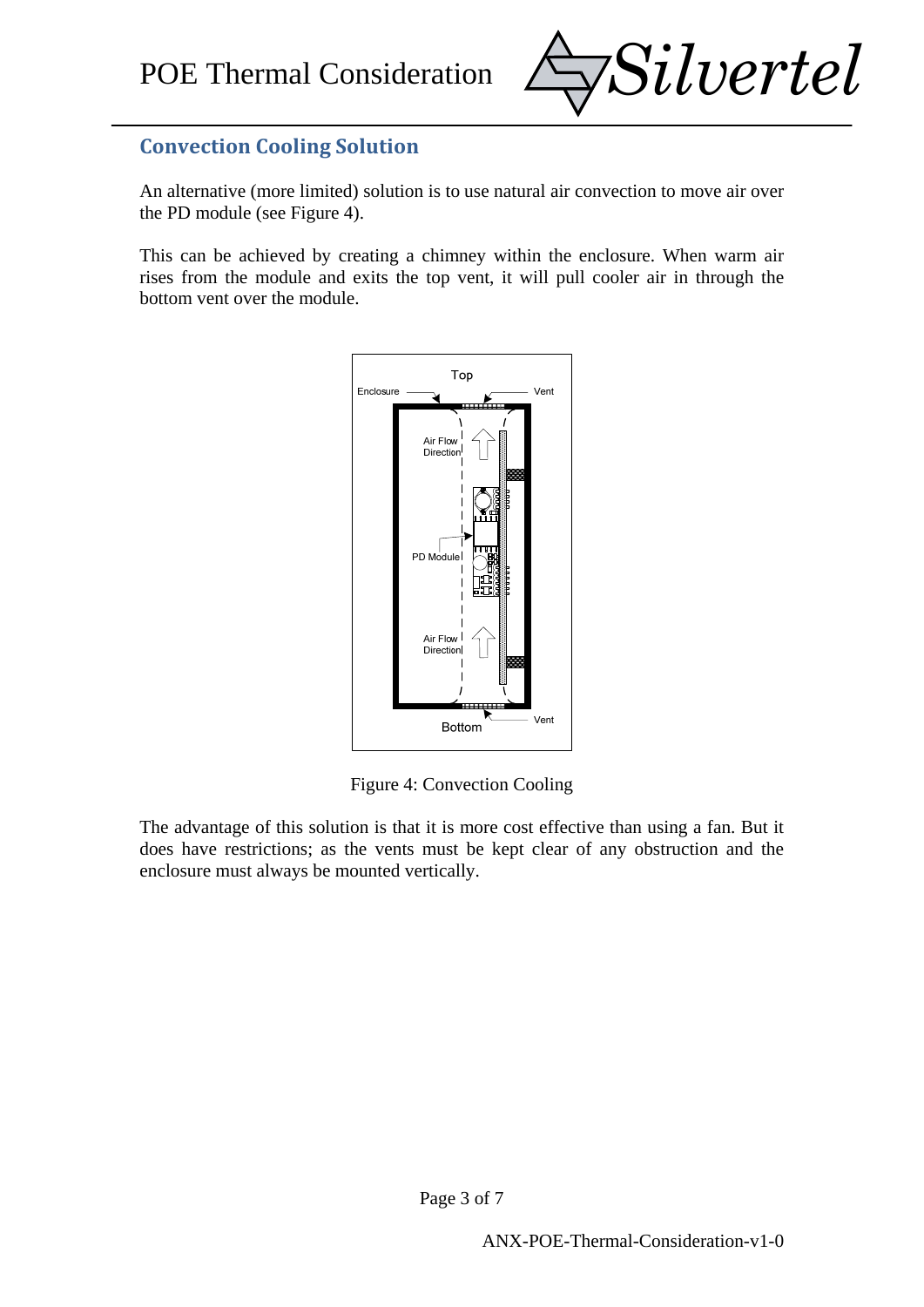

### **Thermal Relief Solution**

One method of extracting some of the heat is to use power planes on the mother board, to draw the heat away from the module.

The power planes must be on the outer layers of the mother board and the PD module cannot be fitted in a socket (see Figure 5)



Figure 5: Power Plane

In addition to Power Planes, placing ventilation below the module will allow airflow through the mother board (see Figure 6).



Figure 6: Power Plane and Ventilation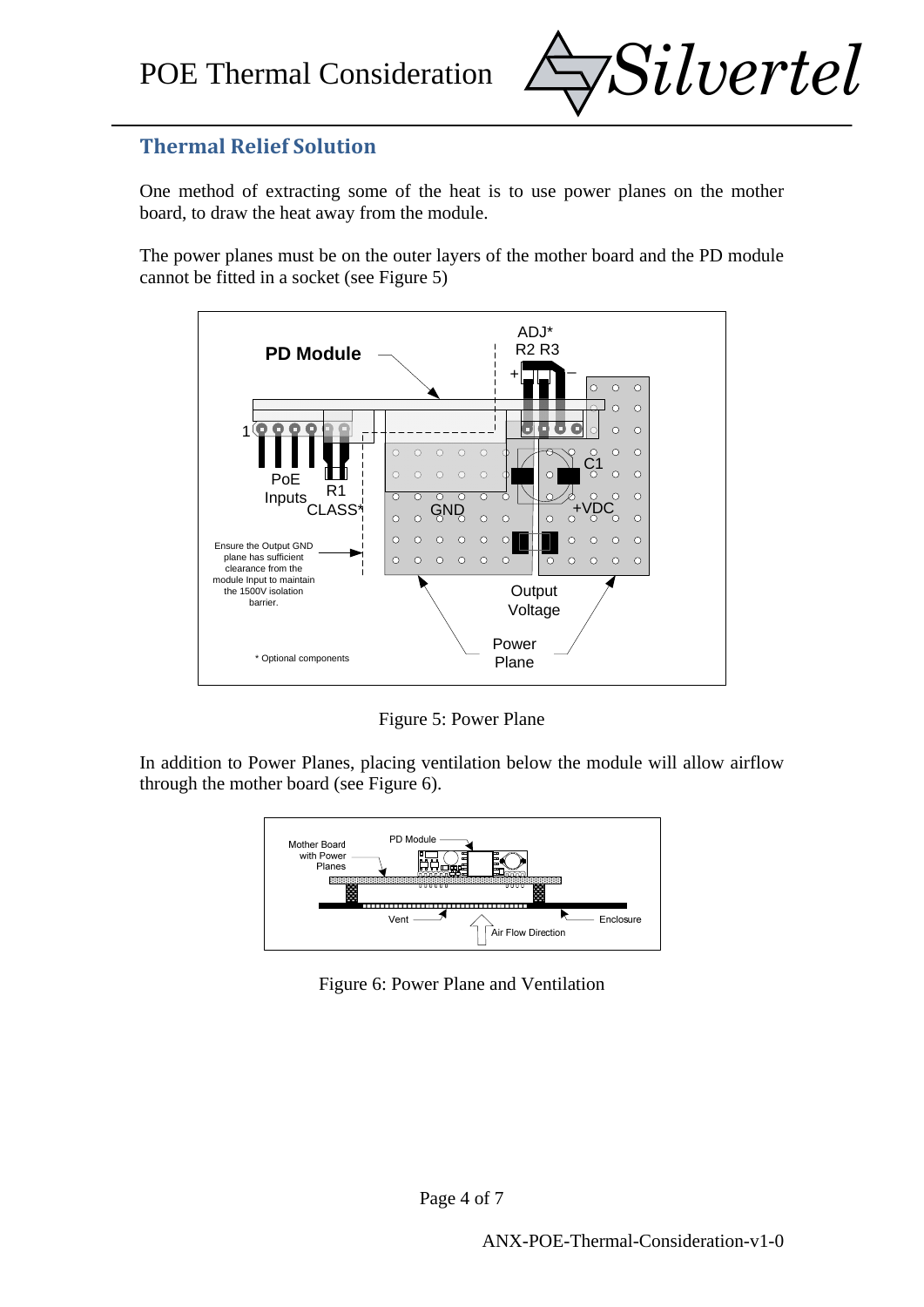

#### **Heatsink Solution**

Another solution is to fix a heatsink to the power components. In the example shown in Figure 7 an AAVID THERMALLOY – DIP1495 heatsink is attached to the power components on the back of a PD module using a thermal epoxy. The same technique can be used with all Silvertel PD modules; some of which have mounting hole to allow the module to be attached to a heatsink or the enclosure wall.



Figure 7: Heatsink Solution

Note: Using a heatsink will help, but if there is no circulating air within the enclosure its effectiveness will be limited.

Page 5 of 7

ANX-POE-Thermal-Consideration-v1-0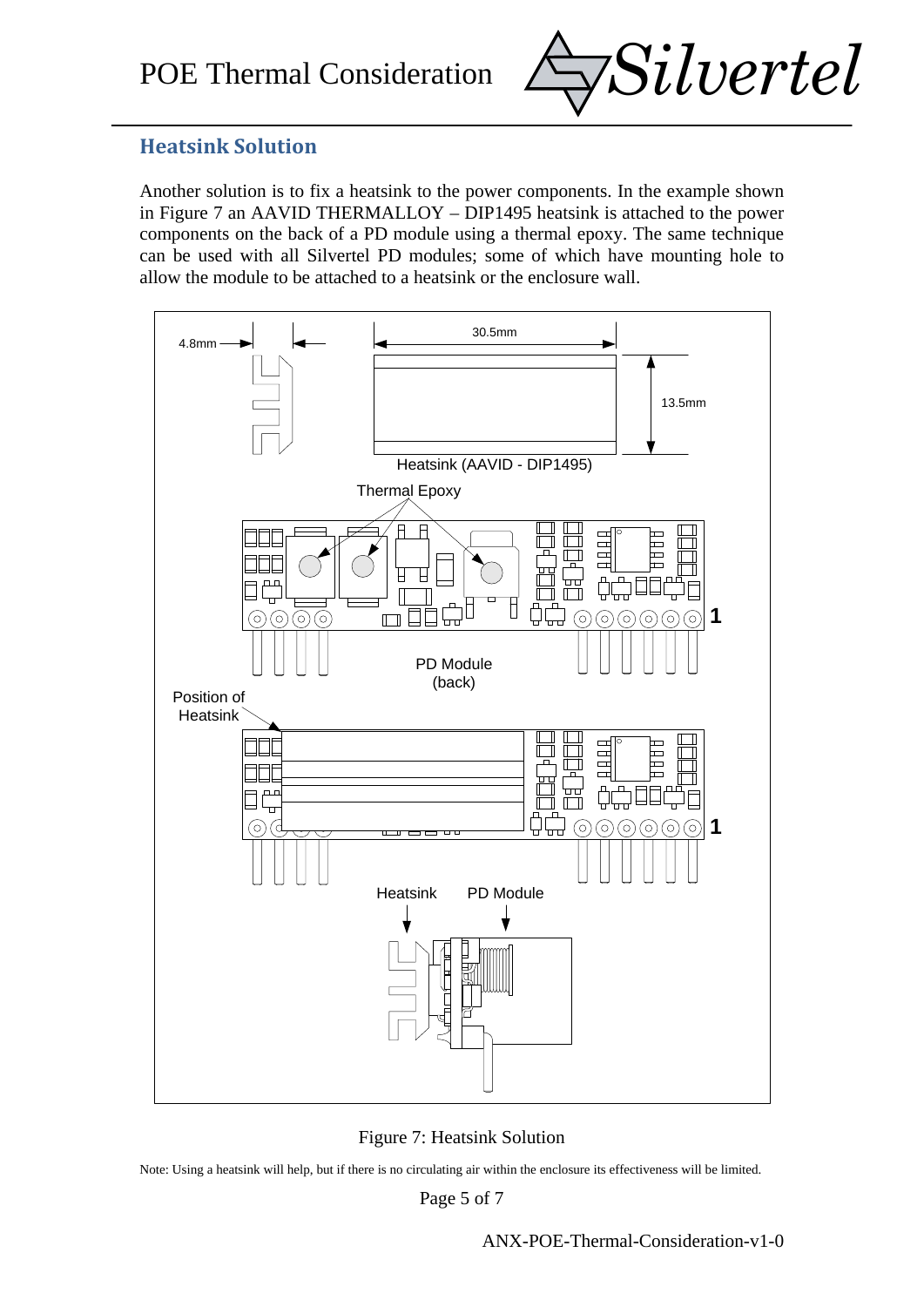

#### **Enclosure Wall Solution**

An alternative to using a heatsink is to thermally connect the PD module to the enclosure wall (see Figure 8). This method takes the heat from the PD module to the outside ambient. The example shown uses a PD module with a thermally conductive material, "GAP PAD V0 Soft" manufactured by BERQUEST (alternative materials are available).



Figure 8: Enclosure Solution

Page 6 of 7